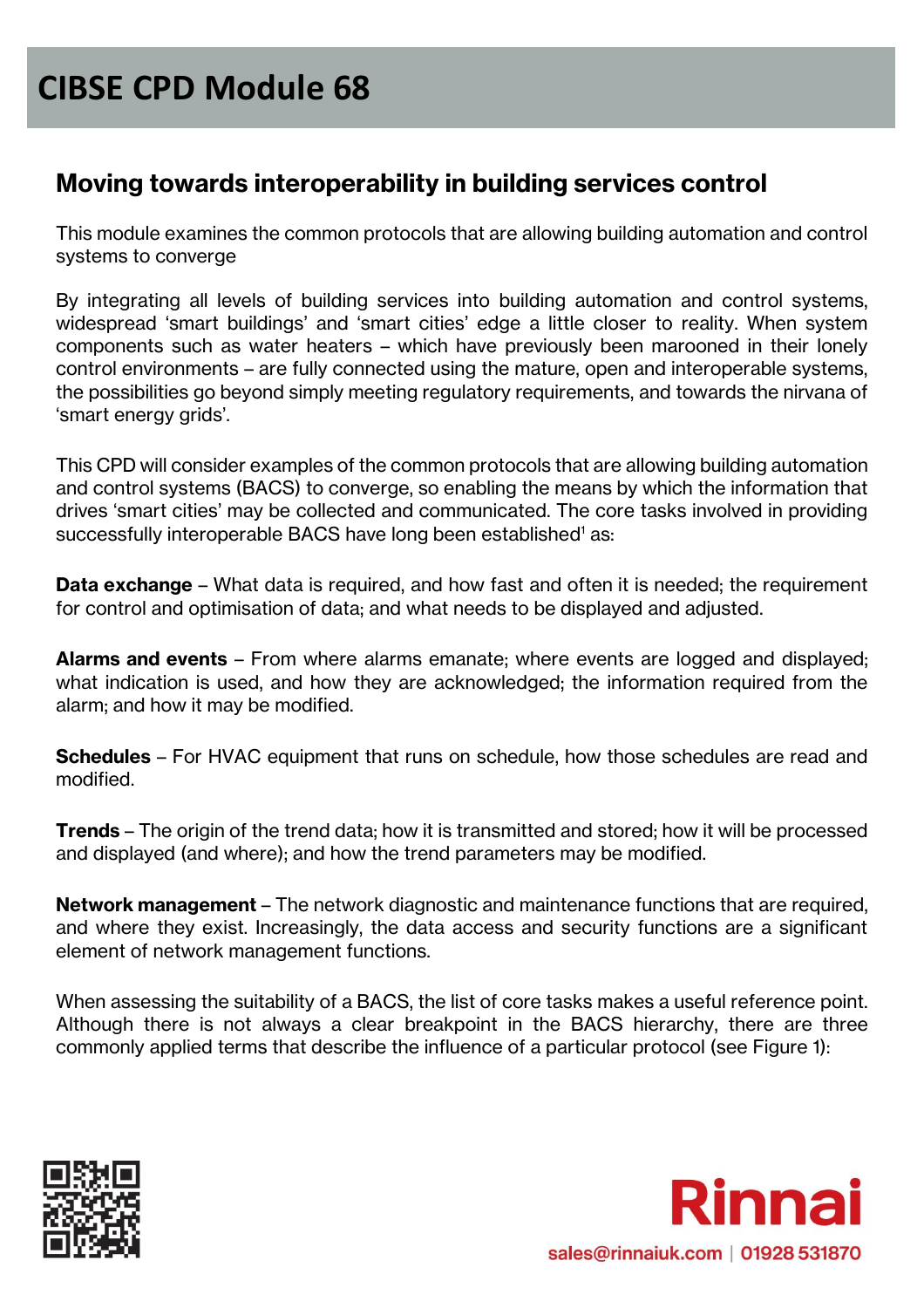

#### **Figure 1: Levels of building control**

**Field level** – Consisting of sensors and actuators. This is where the data is collected, and the final control takes place. Data typically passes in small packets, at frequent intervals.

**Automation level** – For room control and primary system control. Larger data transfers, aggregating the field level control and inputs with the control strategies, with cycle times of milliseconds/seconds.

**Management level** – For overall operation, monitoring and evaluation. This is the level where changes are made that may affect a whole system or automation sub-system. This may be undertaken locally to the system or, for example, through an internet connection. This requires a high data-exchange rate, as it potentially deals with data from the whole system.



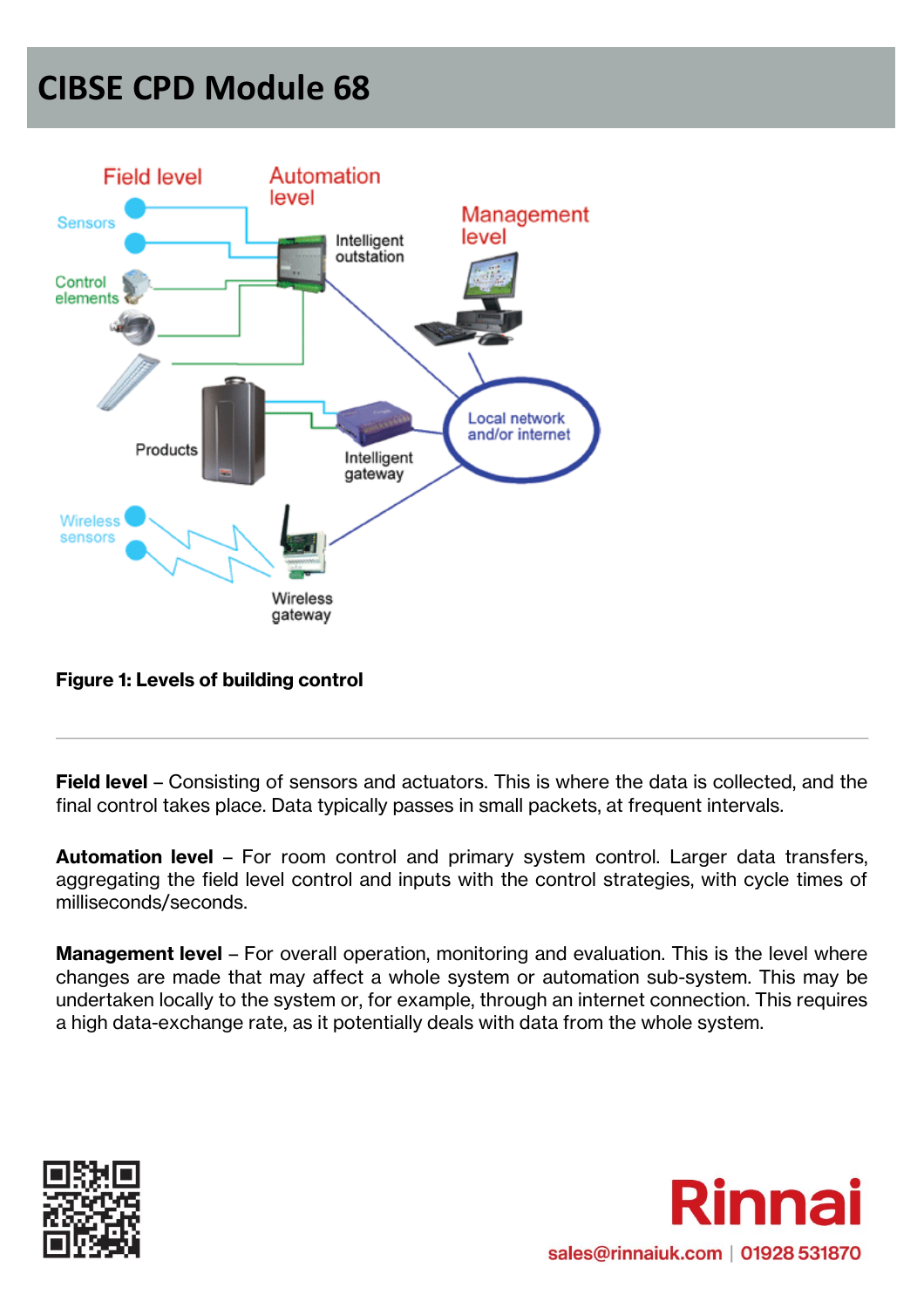For the various components in a building to communicate, there needs to be a language – or protocol – that allows components to share information in an effective and efficient way, both at, and between, each of the operating levels. The standards that often determine this in building automation and control are BACnet and LonWorks. These exist alongside others more associated with the automation and field levels – such as Modbus and KNX, and more niche protocols such as DALI (digital addressable lighting interface). Each of the standards has its own strengths, weaknesses and protagonists. However, there is an increasing opportunity for coexistence of these systems, with the converters – 'gateways' and 'bridges' – becoming more widespread as the cost of microprocessor technology falls. (This software interoperability should not be confused with day-to-day operation and maintenance at the physical field level, where there will still be challenges in component interoperability.)

Manufactured products for building services are often developed to incorporate control input/output through a particular protocol or set of protocols. This will often mean that the manufacturer may have its own embedded controls within the core of the equipment, and then a bespoke integrated gateway to allow the interoperable network to access certain parameters. So, for example, the water heater in Figure 2 provides BACnet and Modbus access to 45 parameters, such as temperature setpoints, measured temperatures, water flow rates, fault diagnosis, and operating status. The gateway will convert those readings as defined by the specifically chosen protocol so that they can be accessed across the building automation and control system.



**Figure 2: Increasingly, formerly stand-alone systems – such as this water heater – are employing bespoke integrated gateways to provide connectivity and interoperability with standard network protocols**



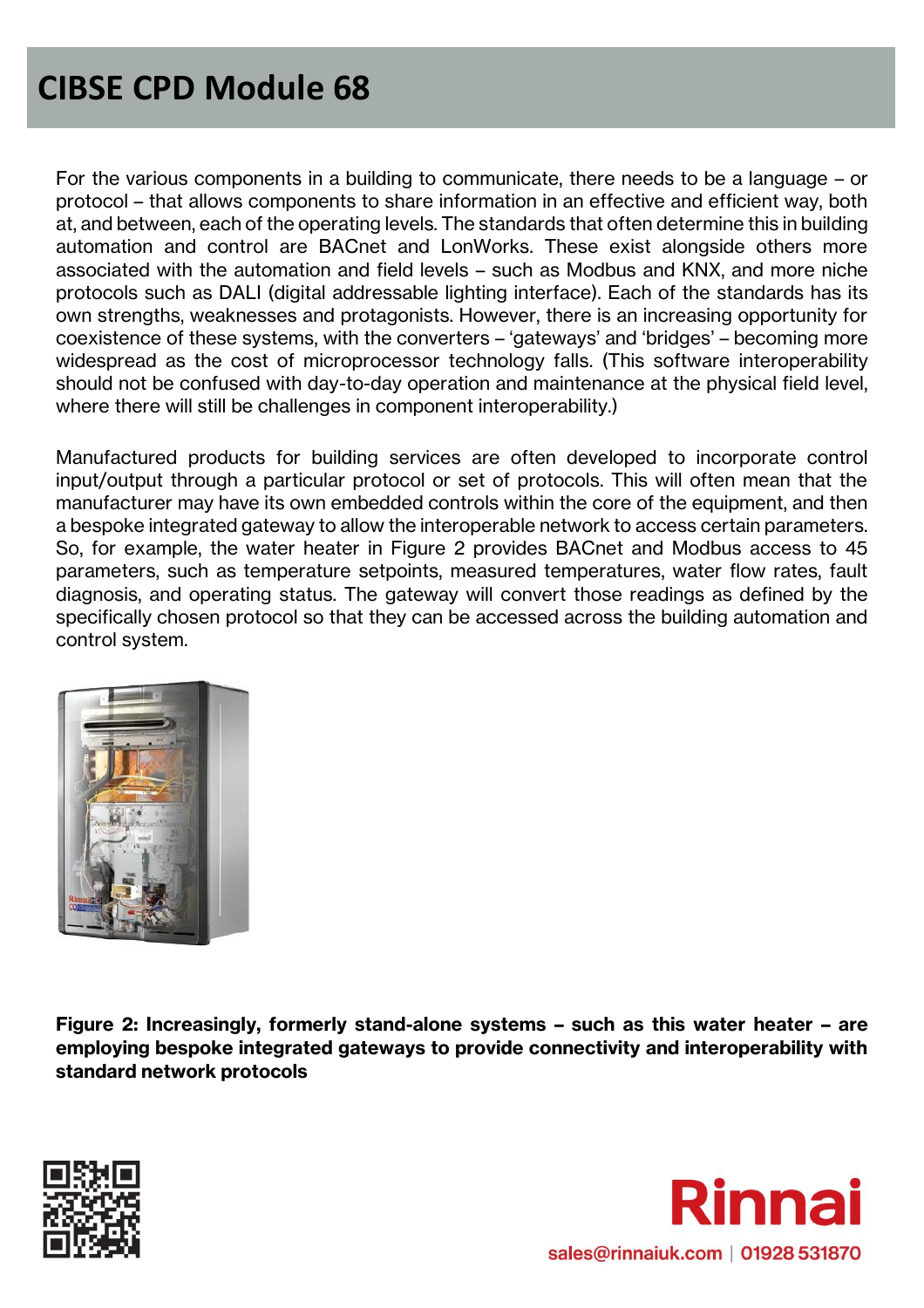#### **An overview of selected protocols used in building control systems**

There are many protocols in use, and a proper explanation for each one could fill a textbook. The following is an overview of those that are seemingly most widely used (see suggested reading at the end of this article for more detail).

Since much of the work of building monitoring and control is converging with the business and enterprise networks, these control protocols will typically include – or have thirdparty additions for – internet services that allow the sharing of information, and interaction, with local and global networks. Any BACS that has a route to the internet must have robust and well-maintained network security.

Modbus was developed by Modicon (now Schneider Electric) and released in 1979. The standard was initially aimed at programmable logic controllers, and its biggest sector remains the industrial controller market. In 2004, it was transferred as an open standard to the Modbus Organisation, and is now freely available. The implementation of Modbus is relatively simple, requiring little 'specialist' network technology – it is a standard that many of the automation early users grew up with, and continues to maintain a large user base. Although not particularly aimed at building automation and control, the simple common messaging structure has attracted widespread adoption, using customised software interfaces. Modbus is able to work over ethernet media and the internet (as Modbus TCP/IP), but its fundamental design is such that, in the master/ slave relationship, only the master can initiate a communication – the slave (for example, a temperature sensor or speed controller) would need to wait to be polled for its output. So, at the automation and field levels, it continues to be widely used. It is available in the control offerings of many different vendors to support automation and field-level connectivity.

KNX – which, in 1999, succeeded European Installation Bus, European Home System and BatiBUS – grew out of standards that aimed to allow home and office control systems to communicate readily through a dedicated network separated from power systems. Because of robust assurance procedures, KNX-certified products made by different manufacturers can be confidently combined, and this has made the application of this protocol particularly strong at field and automation levels. The provision, by KNX, of accessible manufacturer-independent design, configuration and operation software tools has helped to grow the protocol's popularity. At a local level, it often uses a simple twisted-pair cable for transmission. However, it can be used equally well over a wider range of media, including those in IP networks.



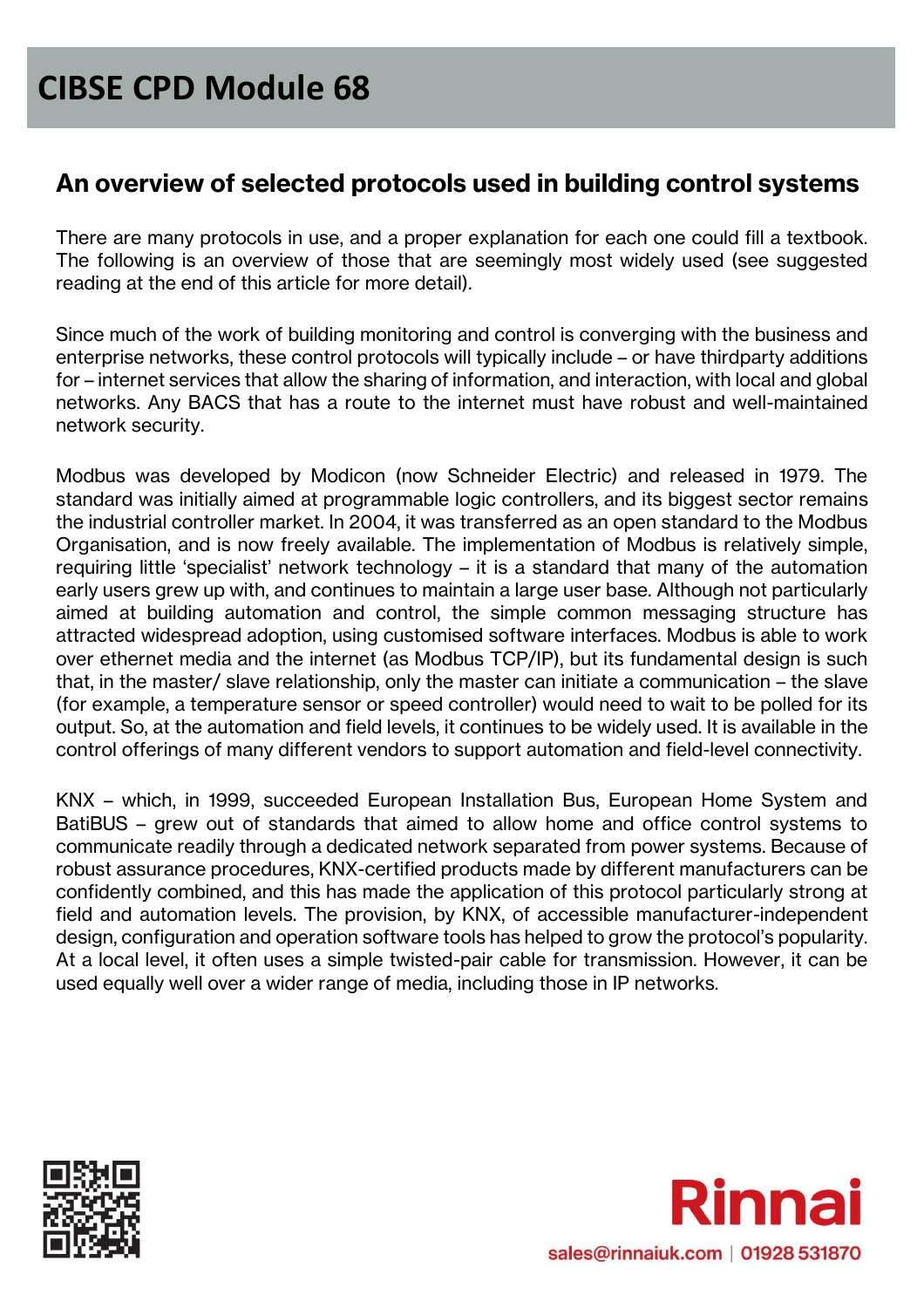LonWorks uses the LonTalk communications protocol that is held in the memory of the processor chip of every LonWorks-compatible device. LonWorks is a proprietary protocol developed by the Echelon Corporation, in conjunction with Motorola, in the early 1990s. Initially, this required a dedicated proprietary 'Neuron' chip – which also provided local control – but, since 1999, this is no longer a requirement, and other microprocessors with appropriate programming may be used.

The local operating network (Lon) collects together intelligent, independent products (nodes, such as boilers, valves or sensors), potentially employing a wide range of communications media that are then used to provide feedback and control. It can also be used over the internet. Processing capabilities and input/output in each node can undertake control action using input data and actuators, while also interacting with any other devices on the network using LonTalk.

LonTalk is a protocol that is optimised to transfer – reliably and swiftly – the short packets of information that are required in control and feedback applications. All devices on a LonWorks network must be 'bound' to each other – that is, set up to be known to each other – and, similarly, any gateway device that moves information between networks and protocols will only receive data from those devices it is bound to. All LonMark-marked products must have been verified to conform to the LonWorks protocol, and are offered by many manufacturers.

LonWorks has more than 210 data types – known as standard network variable types (SNVTs, pronounced 'sniv-its') – that define whether the data represent variables such as temperature, pressure, humidity, or counters to measure such things as on/off cycles, and in what format it will be offered across the network. These standardised variables have helped in maintaining and developing the success of LonWorks.

LonWorks spans all levels of control hierarchy, and is seen as being particularly strong at field and automation level.

BACnet was originally developed in 1987 through ASHRAE and has been an ISO standard since 2003. It enables interoperability between different building systems and devices – not providing the control logic, but supplying the means for communication and data handling. It is written specifically to allow interoperability between all HVAC devices, as well as with other building systems and devices, such as lighting, security systems, vertical transportation, and access control.



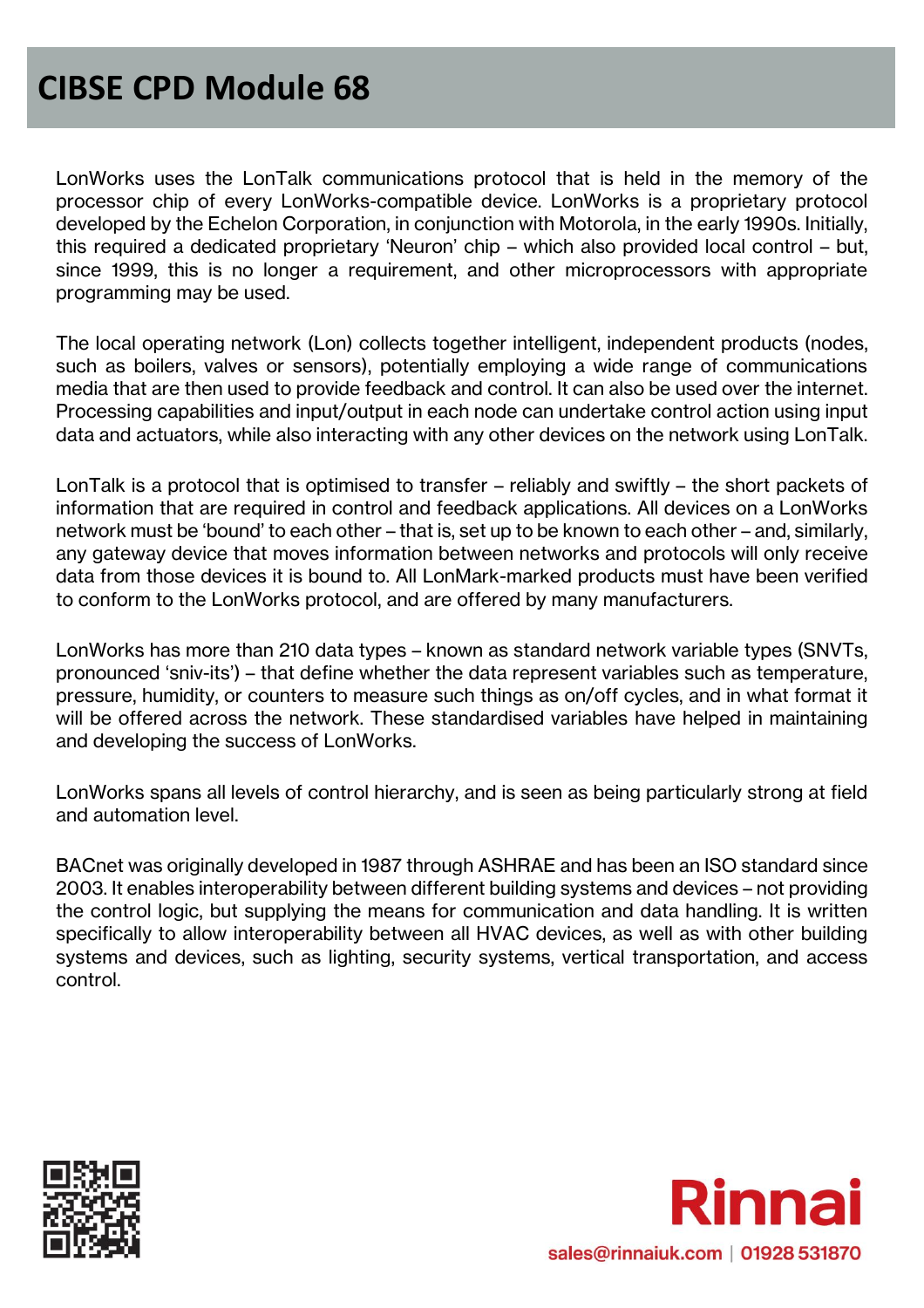Typically, each device – known as a BACnet object – is formed of a micro-based controller with specific software that links to the component (such as a water heater). Within that device there are standardised definitions, including a device number (unique within its local network) and a collection of information about the device, and any input and output points that it monitors and controls.

There are a number of services that may be included in the devices, which are grouped into: object access, alarm and event management; scheduling; trending; files; and device and network management. As well as the device number, a particular building automation device may include none – or many instances, of – these services. When used across IP networks, BACnet does not require the use of TCP, but utilises the faster UDP protocol.

As an open standard, BACnet may be employed by any manufacturer, and innovative evolution is encouraged. However, there is a standardised classification methodology that ensures the terms and format are understandable, so that devices may be specified in terms of their function. Optionally, devices may be tested as compliant with the BACnet standard, and awarded a BTL Mark.

BACnet provides services that transcend the management, automation and field levels, and is often used in combination with other automation and field-level networks because it has strong management and wide area networking capabilities. BACnet relies on third parties to develop administration and design tools – many vendors provide impressive software offerings with their BACnet-enabled products. The BACnet specification is under continuous development through ASHRAE SSPC 135, representing all industry sectors.

The interoperability of all these protocols is key for the proper operation of smart buildings. Practically – either through in-built processes or third-party devices – all these protocols may coexist (at some level) to form an integrated BACS.

However, effective BACS is no replacement for robust, well-designed and controlled end systems. Manufacturers need to develop products with appropriate internal control software/firmware so the BACS can communicate with the vital operational parameters. So, considering a continuous-flow direct water heater, the combustion process may be closely controlled to optimise operation, but unless that information can pass to the management level – for example, through appropriate 'objects' or 'SNVTs' – opportunities for 'smart' operation may be limited.



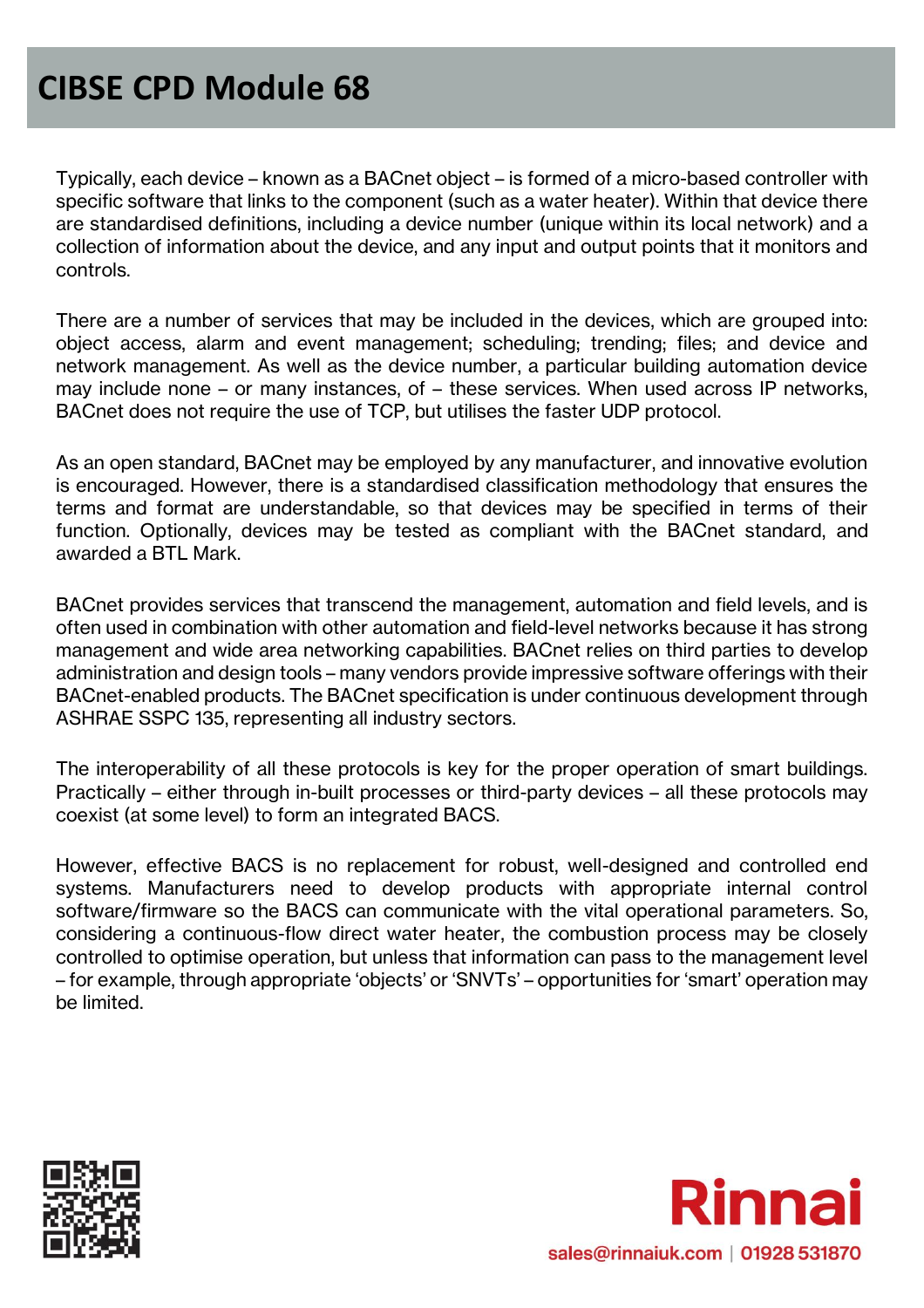As technologies – such as autonomous wireless sensing and product control interfaces – evolve, the BACS will have to be flexible and robust to maintain meaningful operation. Realistically, this might enable a water heater in the sports centre of tomorrow to aggregate feedback from internet-sourced weather forecasts, the number of customers on site, and the demand on local gas supplies – setting appropriate flow-water temperatures and combustion parameters to satisfy customers and make responsible use of resources.

#### **Key terms that underpin IP-based control protocols, with simplified explanations**

**Ethernet.** Ethernet is the most widely installed local area network(LAN) technology that provides the physical communication service. It reads and writes 'frames' of information through a medium (for example, twisted-pair cables or optic-fibre). The frame has a limited size, and includes the sending and receiving of MAC (ethernet medium access control) addresses (no two ethernet devices should ever have the same address). Ethernet supports all popular network protocols, and is principally used for IP.

**Protocol.** A special set of rules to allow communications between devices. These may be hardware rules (for example, the type of cable) or software rules (for example, the type of packet). Computers rely on protocols as humans do on language.

**IP (internet protocol).** This allows data sent from one computer to reach another across a network. Each device has at least one IP address that uniquely identifies it. IP 'packets' contain small amounts of information, and many packets are needed to send a complete message. For equipment to communicate on the internet, a second'transport layer' protocol must also be used, such as TCP or UDP.

**Packets** (or 'datagrams'). IP data is sent in little chunks of data called packets. (Packets are carried in frames.) Each of these packets contains both the sender's and the receiver's address, plus other information. Any packet is sent first to a 'gateway' computer – or'router' – that can relay the packet to its correct destination. If it is outside the local network (on an intranet or the internet), it forwards the packet to an adjacent gateway that, in turn, reads the destination address and so forth, until one gateway recognises the packet as belonging to a device within its immediate neighbourhood or domain. Successive packets may take different routes, with different travel times, and some may not make it to the destination at all.